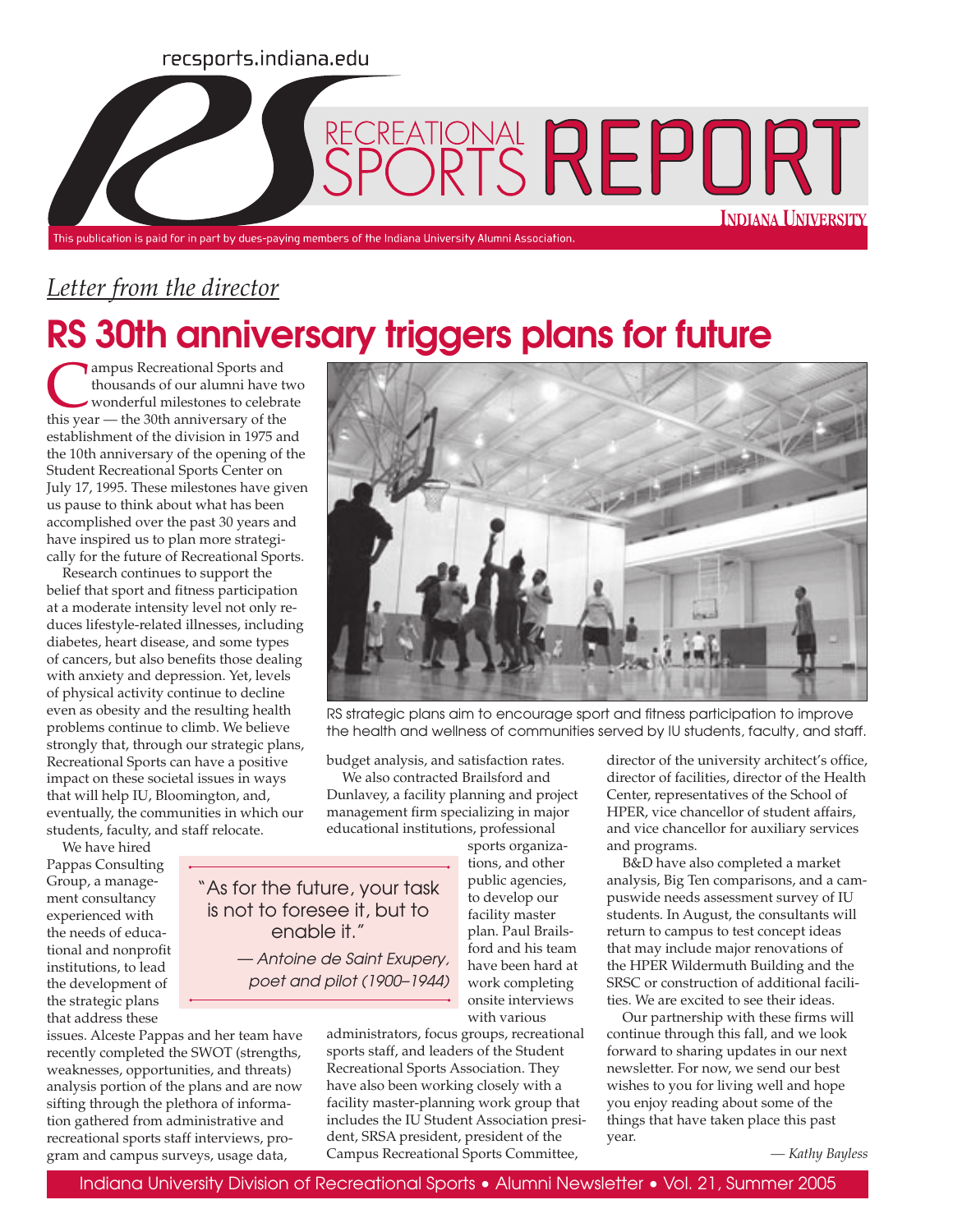## Spirit of Sport 2005 raises \$12,500



Captain Keith Cash, of the IU Police Department, takes an icy dip during the SOS Polar Bear Plunge — giving new meaning to "cold hands, warm heart!"

In Feb. 11, more than  $3,500$  IU students gathered at HPER Wildermuth for the 29th annual sporting extravaganza known as Spirit of Sport. This year's event featured staple activities like club demonstrations, basketball, flag football, and Oreo stacking while incorporating many new events, including Fear Factor, Gladiator Challenge, and Dance Dance Revolution. The expanded event lineup coupled with food sales increased the overall participant retention, with many students staying long into the night.

The third annual Polar Bear Plunge also took place. Each person raising a minimum of \$50 for Special Olympics Indiana was invited to jump into an icy pool outside the HPER building amid a crowd of spectators. This year, the Polar Bear Plunge and sponsorship revenue

brought our donation to Special Olympics Indiana to \$12,500!

Spirit of Sport in 2006 will mark the 30th anniversary of this unique event. One of the projects that the SOS committee will be undertaking for this anniver-



sary is to contact as many SOS alumni as possible to invite them back for a reunion. We would like to invite any of you who were involved with Spirit of Sport

during your time at IU to visit www. recsports.indiana.edu and register so that we can keep you informed about plans for SOS '06 and get your feedback on the types of activities you would be interested in participating.

### Formula assures service success

Because RS has one of the most ac-cessed and high-contact services on campus, with thousands of participants involved daily in campus recreational sports programs and services, the Relational Service Committee is expanding relational service training for the division's more than 800 hourly staff. In addition to the annual fall training, the division has added a training session in the early spring semester for students hired after the fall training.

The committee found an exemplary service unit on the Bloomington campus whose mission depends on a great customer experience: the IU Auditorium and its dynamic executive director, Doug Booher. Participating in both RS training sessions, Booher emphasized the importance of service delivery that goes beyond customer expectations using the formula "service =  $expectation + 1$  (your chance to shine)." To achieve this formula, Booher noted that the first step is to identify all of the "moments of truth" — a concept introduced by Scandinavian Airlines System — that represent the many opportunities a business has to demonstrate great service at every customer contact point. Another concept is the importance of service recovery, in which the business can actually strengthen a customer relationship by resolving a situation fairly.

We look forward to continuing this once-a-semester training so we can better prepare our hourly staff to achieve our service mission to "connect, inform, and inspire people to lead active, healthy lifestyles."

*— Kimberly Ruff*

*— Chris Geary*

#### Satisfaction, success, new games, new times make intramural and club sports fun for participants all year round

Flag football kicked off during the fall semester much earlier than in previous years, which allowed the participants in the second-largest sport to enjoy the warmer weather. As a result, in the spring, both softball and soccer will take place during the same months. This change in season has the positive effect of increasing the amount of time available to maintain the fields in the fall. Also new last fall, after not being on the scene for a few years, billiards was added back to the intramural sports calendar.

During the fall semester, surveyed

participants said that they continue to be "very satisfied" with the intramural sports program. Ninety-three percent were "somewhat satisfied" or "very satisfied" with the overall program. A significant

highlight for club sports this year is the rededication of the Evan Williams Club Sport Field in its permanent location.



Evan Williams

The new field was constructed off Range Road and named for a Men's Rugby Club alumnus. The field will allow for the hosting of men's and women's rugby, men's and women's lacrosse, and men's and women's ultimate frisbee matches.

Several clubs experienced success as they participated in national competitions. They included cycling, figure skating, gymnastics, women's soccer, men's volleyball, and women's volleyball.

*— Stacey Hall-Yannessa*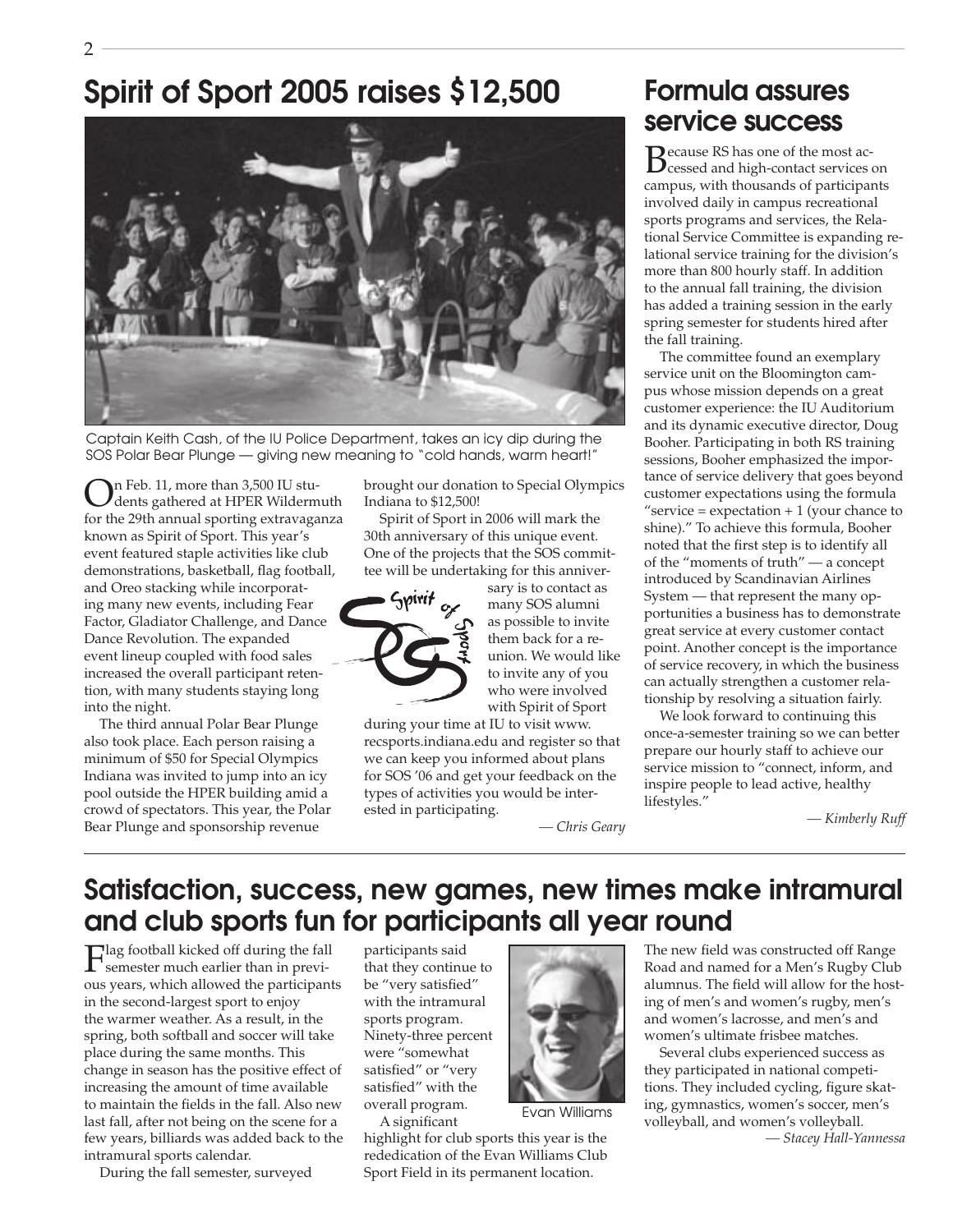### Board members relate highlights of SRSA annual activities

Wow, what a year! Early in the fall<br>semester, a documentation initiative was put in place to record in detail the operations of the Student Recreational Sports Association as a basis for the firstever Executive Training Manual. Under the direction of **Brian Clark**, the manual outlines everything from technology usage to the recruitment process.

**Kirk Walda**, with the help of RS marketing staff **Laura Wee** and **Alex Sharp**, redesigned the SRSA Web pages. The new site is much more dynamic and improves the image, accessibility, and communication efforts of the SRSA. Kirk also played a vital role in expanding the membership recruitment process by setting up a recruitment night at the SRSC in March.

**Meryl Alappattu** was responsible for increasing SRSA's involvement in the Jill Behrman Run for the End Zone. As secretary, Meryl also oversaw the financial contributions of the event. She organized SRSA's participation in the Cardboard Boat Regatta, which won in the best costume category. Thanks and congratulations go to Meryl and **Julie Ruckman** on their Roman attire and theme!

In spring, SRSA introduced a new event at Spirit of Sport: Dance Dance Revolution. It was a great success and we



SRSA achieved its goal of increasing its presence at the Jill Behrman Run for the End Zone by overseeing financial contributions to the event.

plan to do it again next year.

This was also a student-fee review year. **Scott Herrmann**, **Kathy Bayless**, and **Jackie Puterbaugh** made a presentation before the Committee for Fee Review, requesting funds to meet inflation, to address expenses shifted to the division for facility/equipment maintenance, and to complete the equipment replacement plan. The committee appreciated the thoroughness of our materials and recommended an increase in our portion of the

fee. However, the recommendations are only preliminary and must be approved by the administration and trustees.

SRSA's involvement in the facility master plan would not have been meaningful without the help of every member of the organization. We thoroughly enjoyed having early opportunities to provide input to the process. These plans are crucial to lay the groundwork that will enable us to effectively serve students in the future.

*— SRSA Executive Board*

### RS voted to continue hosting popular annual Speedo Champions Series

After hosting three consecutive Speedo Champions Series swim meets and being honored by the Bloomington Convention and Visitors Bureau as "Best Local Host" in 2004, the IU Division of

Recreational Sports was once again unanimously voted to host the USA Swimming summer meet for 2005.

We are proud that we have hosted so many successful swim meets and are honored that the swim coaches in Indiana, Ohio, and Michigan again chose Bloomington

to host a fourth consecutive meet, which took place July 26–30.

Each year, the swim meet has brought 500 to 600 of the Midwest's top swimmers, 80 teams and coaches, 50 officials, 200 to 300 spectators, and 100 volunteers to Bloomington. As estimated by the

Bloomington Convention and Visitors Bureau, the economic impact on the city of Bloomington is nearly \$350,000 each year.

Highlights of the summer 2004 meet included a visit from the mascot of the

2005 World Swimming Championships; Blast, the Rocket Penguin; a unique variety of national-anthem performers, echoing the talent of the IU School of Music; a seamlessly run meet; and strong volunteer support from IU Recreational Sports and the Bloom-

ington community. The success of the meet is reflected in comments from the coaches: "You and your staff did a *great* job of running the meet." "Thanks for all your hard work." And, "I really enjoyed coming to Bloomington!"

*— Annie Eakin*

### Student wins trip in RS Web promotion

The spring<br>
semester was a successful one for our *RS Magazine* online promotion. A sponsorship deal was implemented with STA Travel, in which STA gave RS 25 travel vouchers worth \$50 each to be



Craig Solomon

distributed to the winners in the promotion. They also donated the grand prize, a Eurail pass valued at \$914, which we presented to one of the 25 winners.

The vouchers and Eurail pass were a great draw for the students, and our contest entries were the highest that they have been since we started the *RS Magazine* Web promotions. The Eurail pass winner, **Craig Solomon**, is planning to use his prize on his first trip to Europe during spring break next year.

*— Wes Erwin*



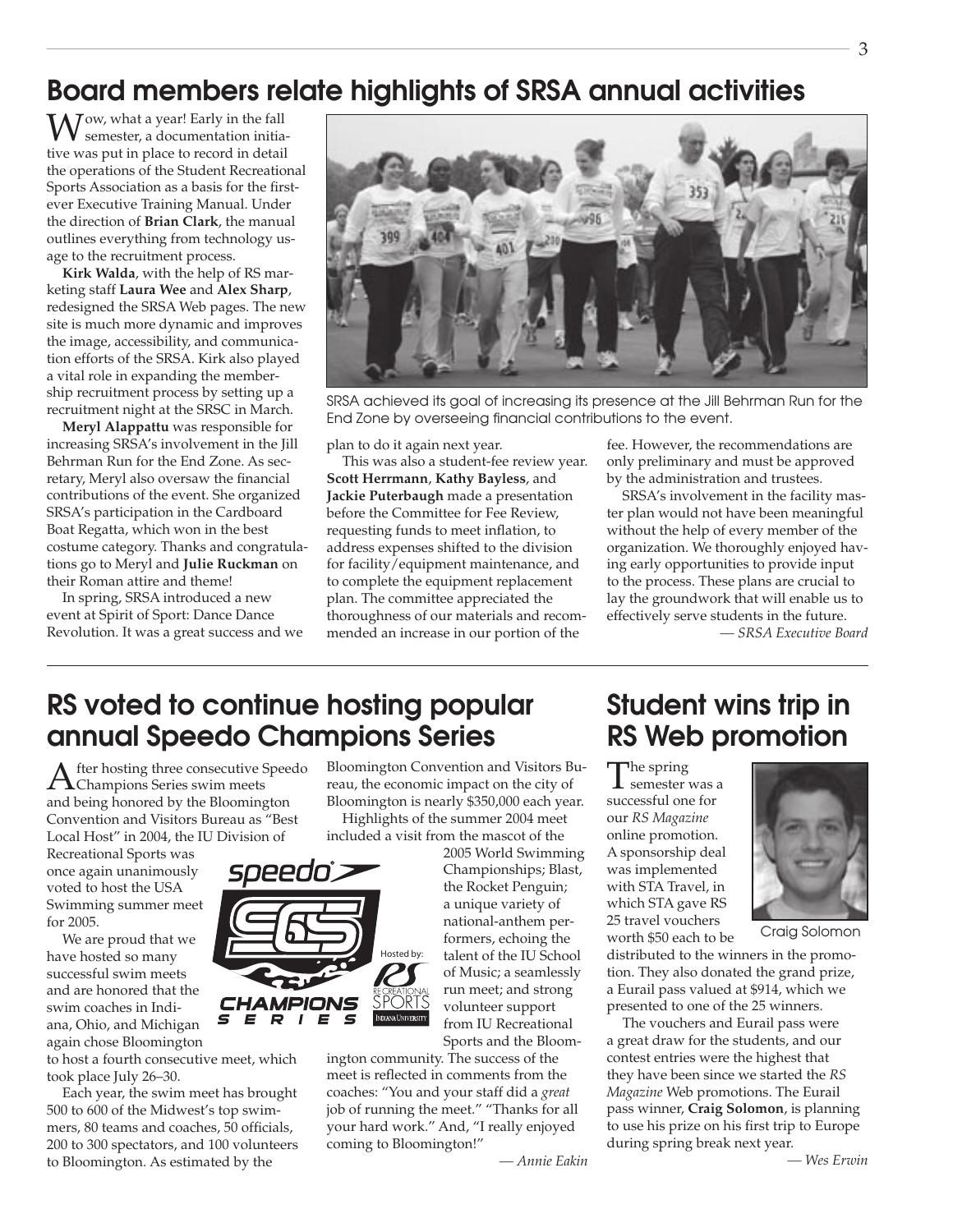### RS wins NIRSA Creative Excellence Awards third year running

Let the creative juices<br>
flow in HPER 390 and the result is another five Creative Excellence Awards for the Recreational Sports marketing team at this year's National Intramural-Recreational Sports Association Annual Conference in Orlando, Fla. IU Recreational Sports' *RS Guide* for fall 2004 and spring 2005, and *RS Magazine* for fall 2004 and spring 2005 won first places. Its intramural-sports pocket schedule card, student-employment video, and IU Recreational Sports Campaign won second places.

This is the third year that IU Recreational Sports has won NIRSA's Creative Excellence Awards, which recognize outstanding marketing and advertising materials published by NIRSA members. The organization received 139 entries from 46 schools this year. Recreational Sports had

previously won nine Creative Excellence



The creative contributions of student employees and volunteers were integral to the marketing team's achievement in winning five NIRSA Creative Excellence Awards.

Awards in 2003 and 2004.

**Laura Wee**, RS creative manager, attributes the success of the marketing campaign to the significant contributions of student employees and volunteers. "Our marketing department has only two full-time professional staff. We depend

on the dedication, skills, and creativity of our part-time student employees, like **Ryan Hunley** and **John Paul Biciunas**, to be integral members of the marketing team," she says.

Hunley, an IU junior majoring in journalism and advertising, was art director for the magazine and print campaign. Biciunas, who graduated from IU in telecommunications in May 2004, filmed, directed, and edited the RS employment video. Students from the IU School of Journalism volunteered as writers and photographers for the *RS Magazine*.

Wee adds that working on such "real" projects helps the students develop their leadership skills while getting relevant experience for their chosen professional fields. "It's a perfect win-win situation for us and for the students, especially in a college setting," she says.

### Bloomingfoods, RS share mutual goal in Family Night

For three years now, participants at Family Night have been able to count on healthful and delicious snacks from the Bloomingfoods Market and Deli. The Bloomingfoods sponsorship of Family Night, which began in 2002, is built on a mutual goal shared with IU Recreational Sports: a desire to help educate the Bloomington community on topics of health and wellness.

"This sponsorship is a good fit for us. Family Night gives us a chance to reach out to people with young children, including graduate-student families in the IU community," says Ellen Michel, marketing and outreach manager of Bloomington Cooperative Services. Michel has facilitated the Family Night sponsorship since the beginning and also publicizes the monthly event in *Bloomingnews*, a newsletter mailed to co-op members.

Bloomington Cooperative Services is a member-owned community co-op that owns and operates Bloomingfoods Market and Deli, the Theater Café at the Buskirk-Chumley Theater, and the Encore Café, two blocks west of courthouse square. Its emphasis is on natural, organic, and local foods.



Family Night postcards tell kids about the values of healthful lifestyles.

"The co-op is very involved in food education, and, like many people today, we are concerned about childhood obesity and the prevalence of junk foods in

children's lives," says Michel. "Family Night gives us a wonderful opportunity to do something enjoyable with families while meeting our education and outreach missions."

When their two children were small, Michel and her husband took them to Family Night. "It's a chance for parents to visit and for kids to experience the fun of a world-class sports facility, from the vantage point of a toddler tricycle or tumbling mat," she says. Her children still help serve snacks occasionally, and they also enjoy the swimming pool and opportunities for older kids, such as basketball or special martial arts or dance programming. "My daughter was thrilled to meet members of the IU women's basketball and volleyball teams here," she adds.

Jean Kautt, marketing assistant at Bloomingfoods, also volunteers at the snack table. "The parents who attend Family Night are often looking for healthier products for their children," she says. "We don't offer anything with trans-fats or preservatives, and they appreciate that. We have a chance to chat about specific topics, such as food allergies or healthier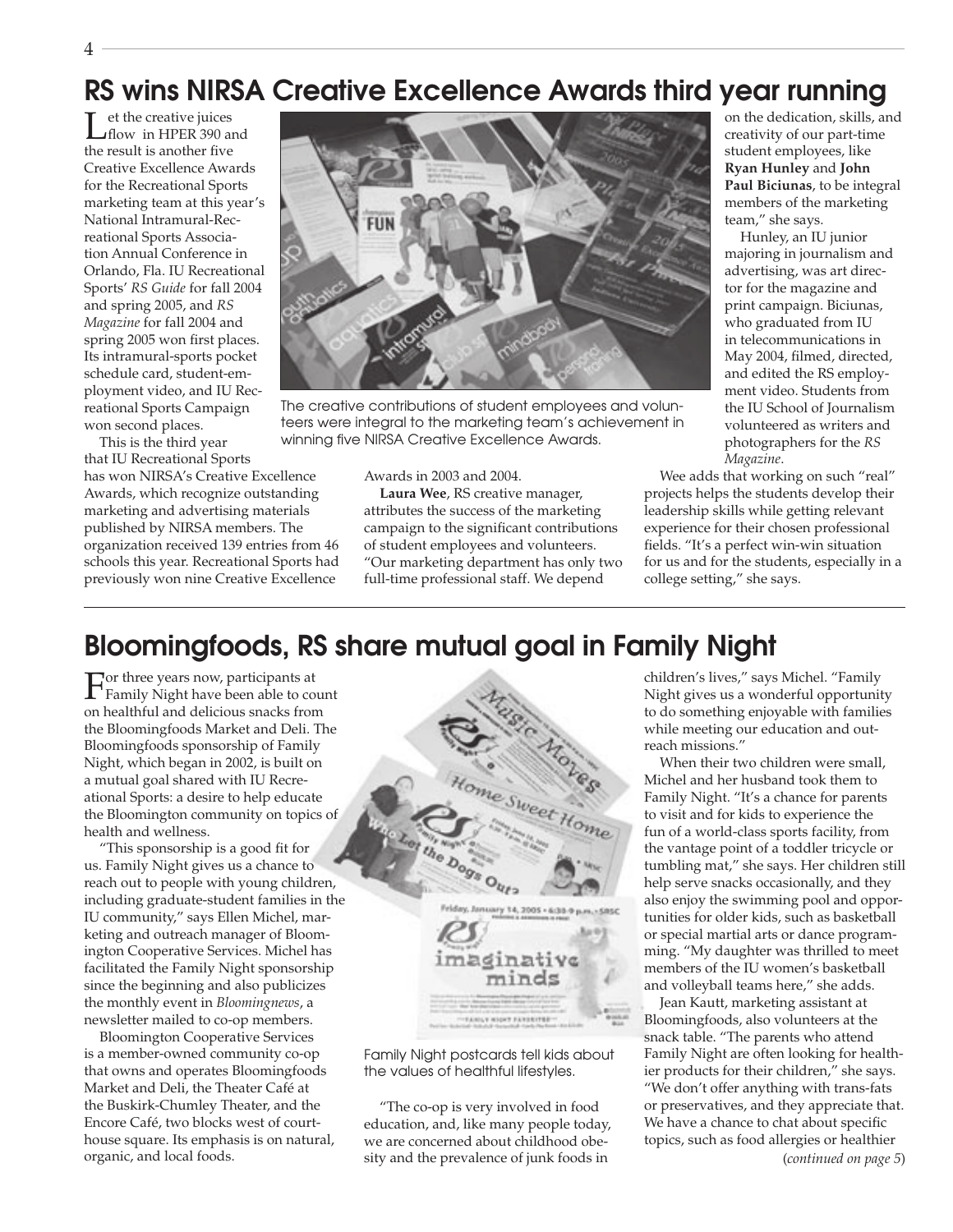### Survey reveals gender difference in consistent exercise habits

I students, **Bryan Stednitz** and **Chris**  n their recent study of college **Arvin** found that sticking to an exercise program was associated with a number of factors for women, including confidence in using exercise equipment, a positive body image, and a preference for aerobic exercise such as running or swimming. For men, there was one clear influence on keeping up a workout regimen: strength training.

"Among the men we surveyed, lifting weights appeared to be the major factor associated with consistent workout habits," says Stednitz, assistant director for strength and condition and personal training. Men who engaged only in aerobic exercise were less likely to be consistent exercisers.

 According to Arvin, program director for fitness/wellness, women who did mostly aerobic activities, on the other hand, were steady about going to the gym. In addition, women who reported feelings of confidence in using exercise equipment and had a positive body image were more likely to be consistent exercisers. These factors did not appear to affect exercise adherence in men, the survey found.

"We were surprised to see such a differ-

#### Family Night

school lunches." (*continued from page 4*)

You'll often find Kautt's three young daughters at the snack table serving organic bananas and carrots, cheese and crackers, cookies, and other snacks to participants. She says, "They think it's fun to help pass out the treats."

To learn more about Bloomingfoods' participation in Family Night, contact Ellen Michel, marketing and outreach manager of Bloomington Cooperative Services at (812) 332-4442, or e-mail ellenmichel@ bloomingfoods.coop.





Women, a fitness/wellness team study found, are more likely to stay on an exercise program if they are more confident about using exercise equipment, have a more positive body image, and prefer aerobic exercises.

ence between men and women," Stednitz says. "Our findings suggest that it might take a different approach for women to stay motivated to work out as opposed to men."

Stednitz adds, however, that in practice, men and women share similar concerns about developing a workout program. He says that men may not report feelings of insecurity with their bodies or lack of familiarity with equipment because of social expectations. "I think men are less comfortable talking about insecurities," he says, "but in practice we have seen that men and women share the same concerns about developing a workout program. People who hire personal trainers want coaching and reassurance, regardless of gender."

### IT enhancements, projects improve service to participants

Last year, the IT team for Recreational Sports completed quite a few projects.<br>
One such project is a Web-based content management system developed to support the massive Resource Guide. As more content is migrated to this new electronic platform, its organization and searching capabilities will prove to be a valuable asset to the division and its employees. To provide more robust capabilities to the Facility Use Committee and group counselors, we also worked closely with key members of the committee to implement a sophisticated facility resource scheduling system. This system currently provides a more comprehensive view of our schedule of reserved and available facilities.

This year is proving to be equally productive. We will be wrapping up the first phase of the "RecSmart" project, which is the complete revamping of our central recreational sports membership management and registration system.

The division eagerly awaits this great improvement, which enables it to collect more intelligent information about our participants and business partners. As if the RecSmart project was not enough, we are also overhauling our Web-based intranet, affectionately known as "Recnet*."* 

The IT team built a simple development environment on top of a robust opensource work-ticket management system and quickly migrated most of the aging Web-based applications to the new platform and add functionality to each. This would have taken months, if not years, to develop, test, and train, but the IT team managed the migration in a few weeks.

*— Charles McClary*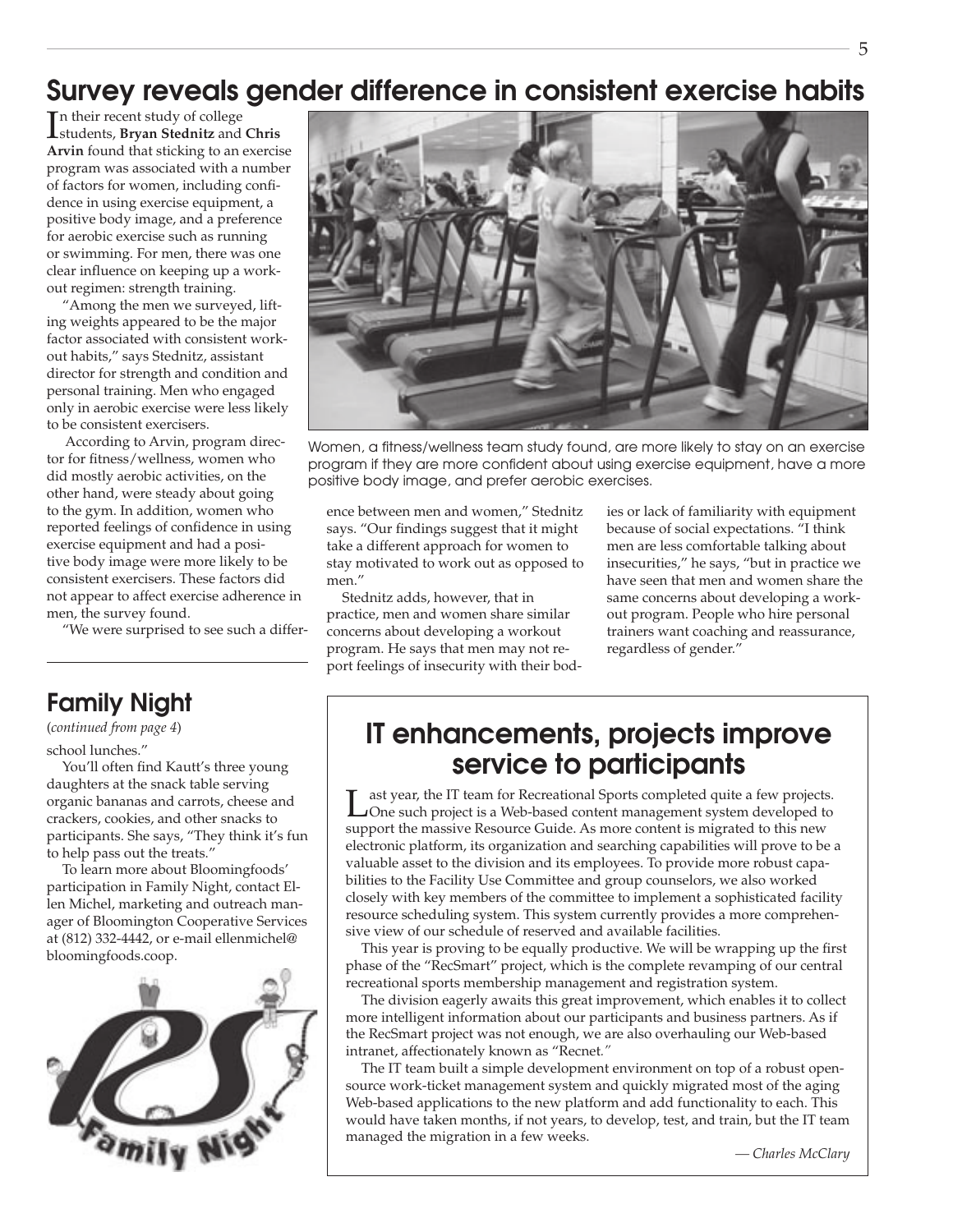#### Staff Notes

**Sal Amadeo**, who graduated from the recreational sports master's program at IUB, completed his second year as informal sports and equipment operations graduate assistant. He will begin his new position as coordinator of informal sports and special events at the University of Georgia.

**Chris Arvin**, director of fitness/wellness, and **Kimberly Ruff**, director of marketing and sponsorship, made three presentations on wellness and fitness/recreation opportunities at IU to nearly 200 new MBA students at the Kelley School of Business.

**Susan Butcher** is the new Speedo Champions Series program assistant. She is in charge of recruiting, scheduling, and training volunteers and working with businesses to receive donations for the event.

**Kyle Crawford** joined RS in August 2004 as staff development coordinator and assistant to the human resources director. He is in charge of designing and researching professional development opportunities for RS staff. His graduate work in instructional design was in the IU School of Education.

**Chris Crume**, who obtained his bachelor's degree from Ball State University, joins RS as graduate assistant for aquatics.

**Josh Downing**, assistant director for intramural sports, has taken on the position of assistant director for club sports and intramural sports.

**Sarah Gentle**, who graduated from Texas State University at San Marcos with a bachelor's degree in exercise and sports science, joins fitness/wellness as strength and conditioning graduate assistant. This first year, she will be responsible for personnel management for strength and conditioning.

Intramural sports graduate assistant **David Hairston** graduated in May 2005. He will serve as the coordinator of Intramurals and Club Sports at SUNY Stony Brook.

**Stacey Hall-Yannessa**, program director for intramural sports, club sports, and student development, and **Scott Forrester**, former RS graduate assistant for research and now an assistant professor at Brock University, were awarded NIRSA's 2005 Foundation Recreational Sports Journal Award for Outstanding Writing for the article "Differences in Leadership Development of Club Sports Officers."

Hall-Yannessa also completed her second term as president and state director of the Indiana Recreational Sports Association.

**Eric Kammeyer** joins the staff as graduate assistant for intramural sports. He completed his undergraduate degree at Ball State University.

**Anthony "Tony" Lawrence** is a new graduate assistant for intramural sports. He joins the staff after receiving his undergraduate degree from Clemson University.

**Paul McCarthy** has joined the strength and conditioning program as program assistant for equipment and daily operations. He recently completed two master's degrees, in applied sports science and athletic administration and sport management from the IU Department of Kinesiology.

**Carlee Malkowski** joins the staff as graduate assistant for facility supervision. She graduated from Montclair State University in New Jersey.

**Joellan Muyskens** comes on board as the new assistant director for fitness/wellness, providing leadership for group exercise and mind/body programming. She recently completed a graduate assistantship in recreational sports at Purdue University while getting her MS in movement and sport science. She has a BA in psychology from Wichita State, Kansas.

**Gihan Osman**, a doctoral candidate in instructional systems technology in the IU School of Education, is the new special projects graduate assistant. She will focus on developing a resource guide for the division.

**Robin Porter**, who joins the aquatics team as program assistant, is in charge of lifeguards and swim instructors.

**Alison Powell**, who joins RS as a fitness/wellness graduate assistant, will work with the group exercise program. Powell received her bachelor's degree in kinesiology from the University of Illinois at Urbana-Champaign, where she was also program assistant for campus recreation.

**Shauna Robbins** has been appointed assistant director of intramural sports and student development. She previously served as a graduate assistant for intramural sports with RS.

**Kimberly Ruff**, director of marketing and sponsorship, co-presented with Jayne DeLuce, associate director of campus recreation for the University of Illinois, at the NIRSA Marketing Institute. Their topic was "Leveraging Campus Connections for Strategic Marketing Advantage."

**Bryan Stednitz** joined RS in July 2004 as assistant director for strength and conditioning and personal training. He has worked with university fitness programs since 1998, first at DePaul University and then at the University of Southern Mississippi.

**Terese Schurger**, former graduate assistant for aquatics and interim assistant director for aquatics, has been appointed assistant director at the University of Dayton, beginning in mid-July.

**Tricia Tessier** is completing her first year as a graduate assistant for informal sports and equipment operations. She completed her undergraduate degree at the University of New Hampshire.

#### Membership *Matters* Join or renew today!

To join/renew your membership, upgrade your annual membership to life, or buy a gift membership for someone you love:

- Call (800) 824-3044 and apply over the phone, or ask us to mail you a brochure.
- E-mail iuaamemb@indiana.edu
- Go online @ www.alumni.indiana.edu **(***click* **"***membership")*

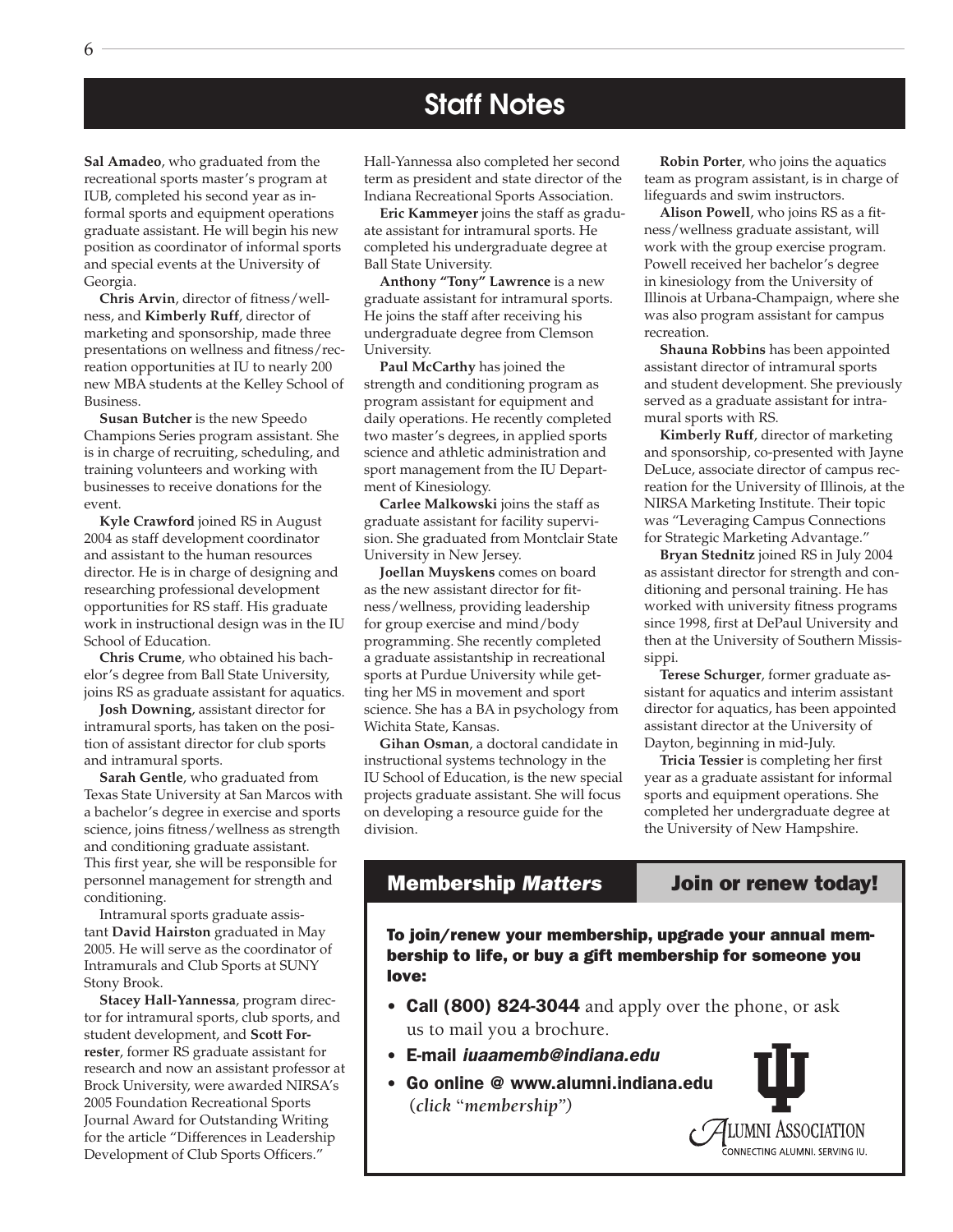### Alumni Notebook

#### 1970s

**Thomas J. Buttery**, MS'70, MS'71, EdD'72, is the dean of professional programs (business, education, and nursing) and social sciences at Austin Peay State University in Clarksville, Tenn. He can be reached at butteryt@apsu.edu.

**Kim T. Vieira**, BS'75, MS'76, has been selected for induction, in August 2005, into the National Soccer Hall of Fame as a referee. An I-Man, he played soccer from 1972 to 1975 and served as an assistant coach under former Head Coach Jerry Yeagley. A soccer coach for 20 years, Vieira retired in 1996. He lives in Hamilton, Ohio, and can be reached at kvsoccer5@aol.com.

**Gregory T. Jordan**, BS'76, MS'77, is president of the National Intramural-Recreational Sports Association. The Rochester, Mich., resident is director of campus recreation at Oakland University.

**Jonna M. MacDougall**, BA'77, MAT'81, JD'86, writes, "I am a founding board member and secretary/treasurer of Outrun the Sun, a not-for-profit organization dedicated to raising awareness of the risk factors for melanoma and other skin cancers and to raising funds for melanoma medical research. Other founding board members are Marci A. Reddick, BA'78, JD'84; Anita J. Day, BA'84; and Jennifer Patton." MacDougall lives in Indianapolis.

**Katherine E. Roberts**, BA'77, was

promoted to brigadier general in the U.S. Air Force on July 1, 2004. Previously vice director of space operations at the U.S. Strategic Command, she is stationed at Hanscom Air Force Base in Massachusetts.

**Alan N. Hoffman**, MBA'78, DBA'82, received a 2004 Innovation in Teaching Award from Bentley College. An associate professor of management, Hoffman created an MBA strategy course that offered students a behind-the-scenes look at the Boston Beer Co.'s life cycle from initial idea to successful business. He lives in Newton Highlands, Mass.

In June 2004, **Kim D. Maguire**, BA'78, was appointed executive vice president and chief merchandising officer for QVC. His previous positions include chief merchandising officer for Circuit City and senior vice president for Target Stores. He lives in Manakin Sabot, Va.

In 2004, **Jorge E. Alonso**, JD'79, celebrated his 25th anniversary as a lawyer. The Miami resident can be reached at jealaw@bellsouth.net.

**Gary M. Gaddis**, BA'79, PhD'84, MD'86, writes, "I have been serving as the Missouri Endowed Chair for Emergency Medicine since January 1999 at St. Luke's Hospital of Kansas City, one of the hospitals affiliated with the University of Missouri School of Medicine at Kansas City. My wife, Monica, BS'78, MS'80, PhD'84, and I celebrated our 25th wed-



is published by IUAA in cooperation with the Division of Recreational Sports to encourage alumni interest in and support for IU. For activities or membership information, call (800) 824-3044 or send e-mail to iualumni@indiana.edu.

#### Division of Recreational Sports

#### Alumni Association

Recreational Sports is a division of the School of HPER. Contact RS at (812) 855-2371 • Fax: (812) 855-8809 E-mail: recsport@indiana.edu Web: www.recsports.indiana.edu



ding anniversary in May 2004." He reports that their oldest child was planning to enroll at the University of Miami in fall 2004. The Shawnee, Kan., resident can be reached at garmongad@aol.com.

**James L. Talbert**, BS'79, MS'86, writes, "I married Carmen Wallace, a Cal State L.A. grad. We are both teachers in high school and junior college." He adds, "We both passed the big 50." He lives in Chino, Calif.

#### 1980s

**Stephen M. Blaising**, BS'81, of Indianapolis, is vice chair of Brain Surgery Worldwide Inc., an emotion-based behavior insight and messaging firm. He was included in a story about the firm that appeared in the April 2005 issue of *Quirk's Marketing Research Review*.

**Brent L. Bronnenberg**, BS'81, was named head varsity basketball coach at Rich Central High School in Olympia Fields, Ill. The 2004–05 season was his 21st as a high-school basketball coach. He lives in Mokena, Ill., and can be reached at bbronnenberg@rich227.org.

**Nicholas L. Strout**, BA'81, MA'86, was promoted to senior vice president and general manager of international businesses for Minntech Corp., a medical-device manufacturer based in Minneapolis. He writes, "After three years in the U.S., my wife, Susanne, who is German, has *almost* adapted to life in a Midwestern suburb — a far cry from Hamburg, Germany, where I first met her as an IU exchange student in 1980 and where we married in 1985." He lives in Plymouth, Minn., and can be reached at nstrout@minntech.com.

**Michael C. Terrell**, BS'81, JD'84, has been elected to the Executive Committee of Sommer Barnard Attorneys, where he is partner/director. He lives in Indianapolis.

**Drew W. Prusiecki**, BA'82, JD'85, is chair-elect of the Northeast Florida Chapter of the American Red Cross. He lives in Jacksonville, Fla.

**Jennifer J. Lesh**, BS'86, has been promoted to resource teacher for alternative education for special-education students in the Palm Beach County School District. She lives in Palm Beach, Fla., and can be reached at im4iujjlesh@aol.com.

**Samuel S. Wakim**, BA'86, and his wife, Hannah, of Mount Shasta, Calif., traveled to New York City for the 2004 Republican National Convention in Madison Square Garden. He writes, "As a delegate from (*continued on page 8*)